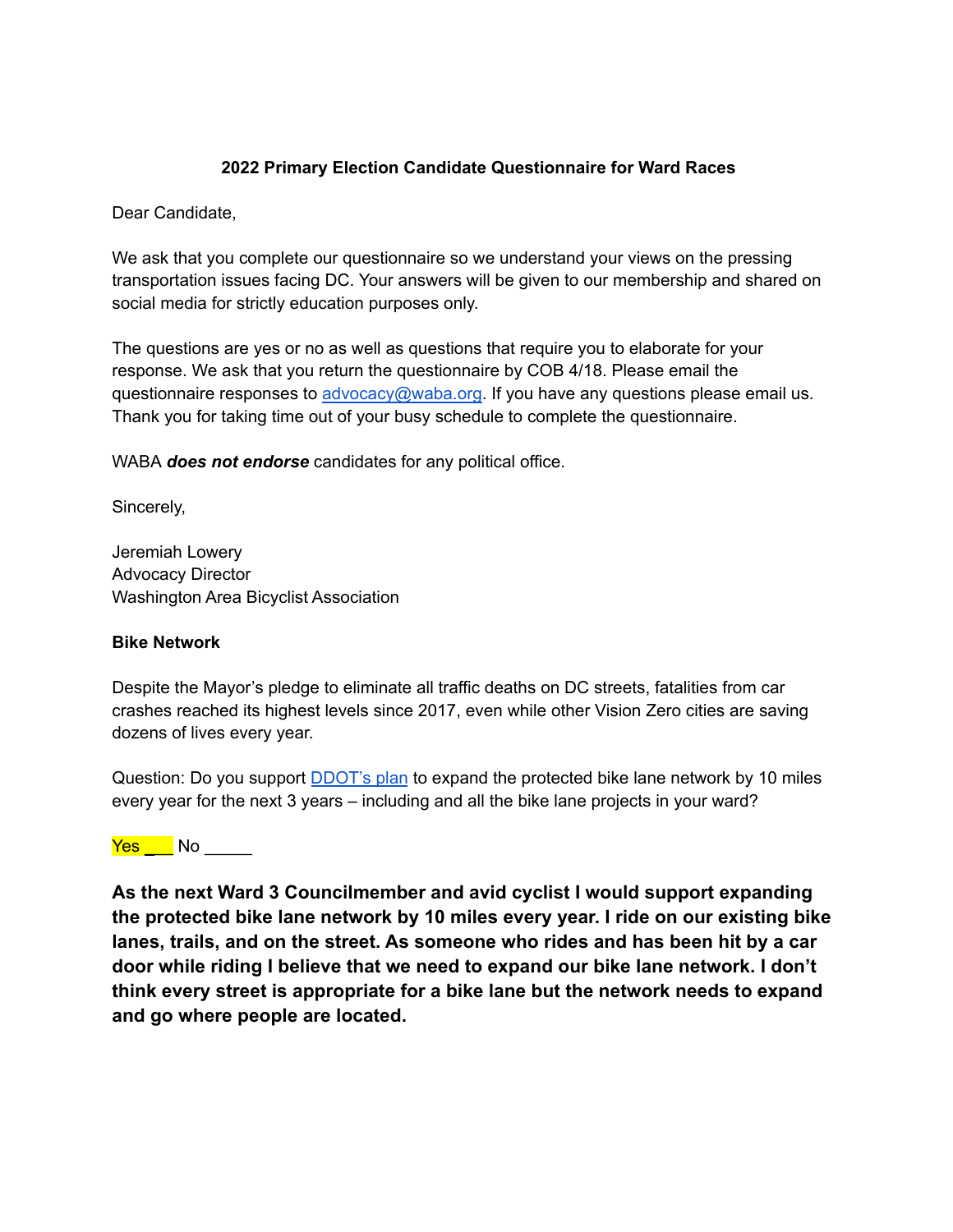**I support the Connecticut Ave. protected bike lane and am excited for the protection it's going to give the cyclist community and the alternative it's going to give residents to cars and buses to commute.**

Question: What will you do to ensure the protected bike lane projects in your ward get completed in a timely manner?

**As a bridge builder and someone who has worked with the ANC and community stakeholders to accomplish a bike lane in their neighborhood I have a proven track record on making sure bike lanes get completed in a timely manner.**

### **Budget**

Bike lanes are an incentive for District residents who choose to travel in ways that conserve land, energy, and fuel and they also fight climate change. DDOT's long-range plan envisions miles of protected bicycle lanes – which makes bicycling safer, easier and more popular and also reduces fuel use.

Question: Will you press DDOT to accelerate plans for more protected bike lanes (which may repurpose driving lanes and street parking) and budget adequate money for DDOT to build these bike lanes? Including ensuring DDOT has the staff and resources in the budget to complete the projects at a rapid pace?

Yes No No No Reserve

Question: What other budgetary biking and transportation items will you fight for and prioritize?

**As the next Ward 3 Councilmember, I would work with the Council and the Executive to better allocate funding by grouping projects for planning and construction for the District Department of Transportation. I would like to see projects executed instead of DDOT just planning ideas and bring them to the community. I would fight for and prioritize the Rock Creek West livable study so that it is funded and delivered to the community quicker. Lastly I would prioritize upgrading the trolley trail in Ward 3.**

### **Trails Network**

The Capital Trails Coalition seeks to create a world-class network of multi-use trails that are equitably distributed throughout the Washington DC region. The Coalition is in the process of finding funding to complete 800 miles of planned trails into pavement that people can walk and bike on. Trails are an economic boost for local economies and improve the health and well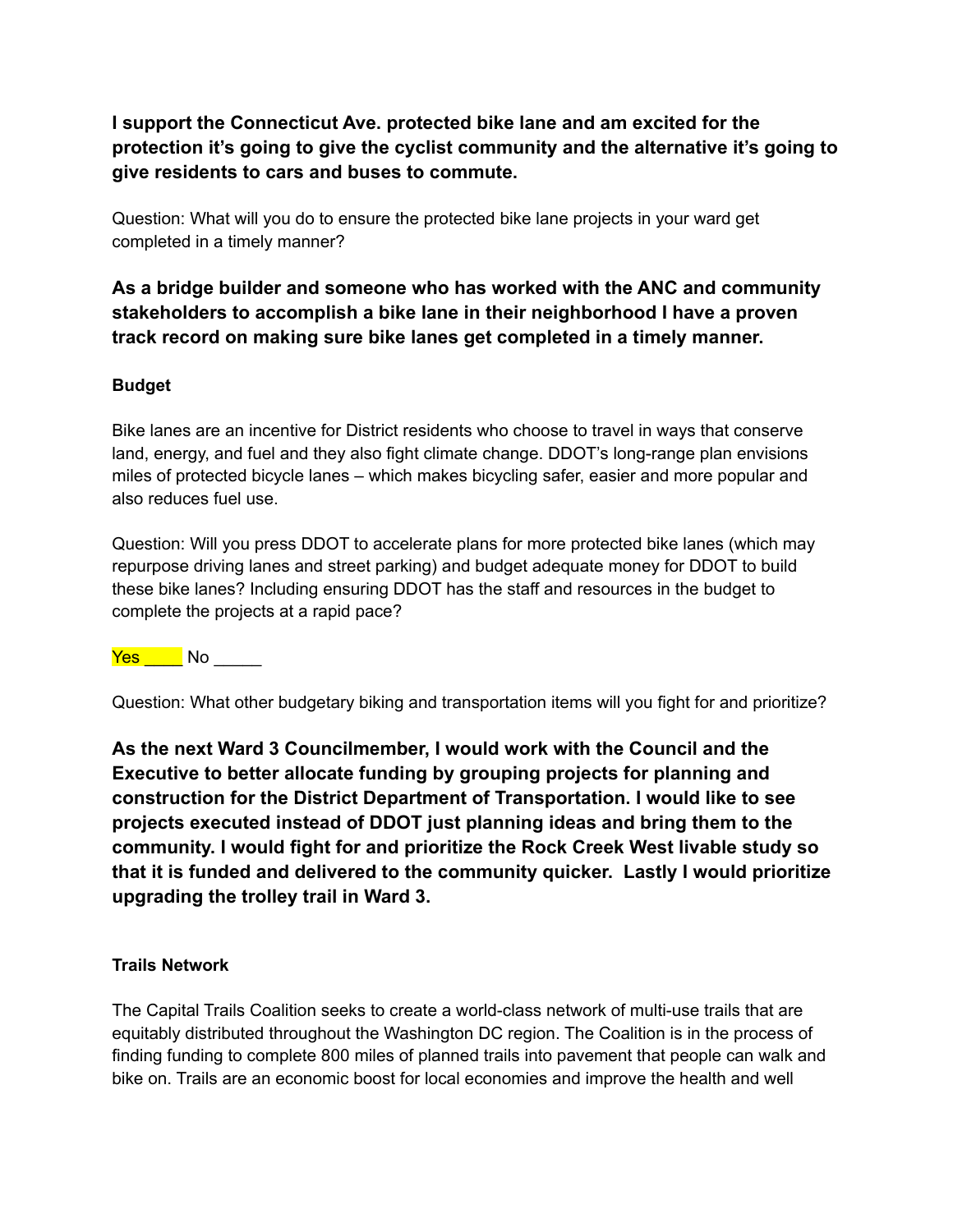being of communities, would you support DC, alongside MD and VA, dedicating funding to complete our regional trail network?

Yes \_\_ No \_\_\_\_\_

## **I would support dedicated funding to complete the DC Portion of the regional trail network.**

Further explain how you would advocate for the completion of the DC's portion of the Trail Network?

**As an avid cyclist I think trails are the safest, most convenient and the most exciting opportunity we have in DC and the surrounding jurisdiction. As someone who has ridden the entire WOD trail, ridden the Metro Branch Trail and the Capital Crescent trail I know we need better connection between our trails. As Ward 3 Councilmember I would be an advocate for the completion of the DC's portion of the trail network.**

### **Vision Zero**

Do you support the recent bills before the Transportation Committee, that would ban right turn on reds and permit the so-called Idaho stop?

<mark>Yes N</mark>o \_\_\_\_\_

# **I am in favor of the ban on no right turn on red and support the Idaho stop for cyclists.**

Vision Zero - is it working and if not, what needs to be done by the District to achieve the goal of zero deaths due to traffic crashes?

**As a former ANC Commissioner who had a public elementary school in my district, I fought hard for sidewalks and safe routes to school. With a school down the street from me and no sidewalks installed, I realized that Vision Zero was flawed. To protect our pedestrians, bicyclists, and drivers we need to implement raised crosswalks, sidewalk bump outs, no right turn on red and use every tool in the toolbox to end traffic fatalities on our City streets. That means working with the community, hiring more engineers at DDOT and a DDOT community engagement team that knows the temperament of the community to really accomplish vision zero. I support funding for a multi year sidewalk gap plan so DDOT can look forward and work towards closing sidewalk gaps for our most**